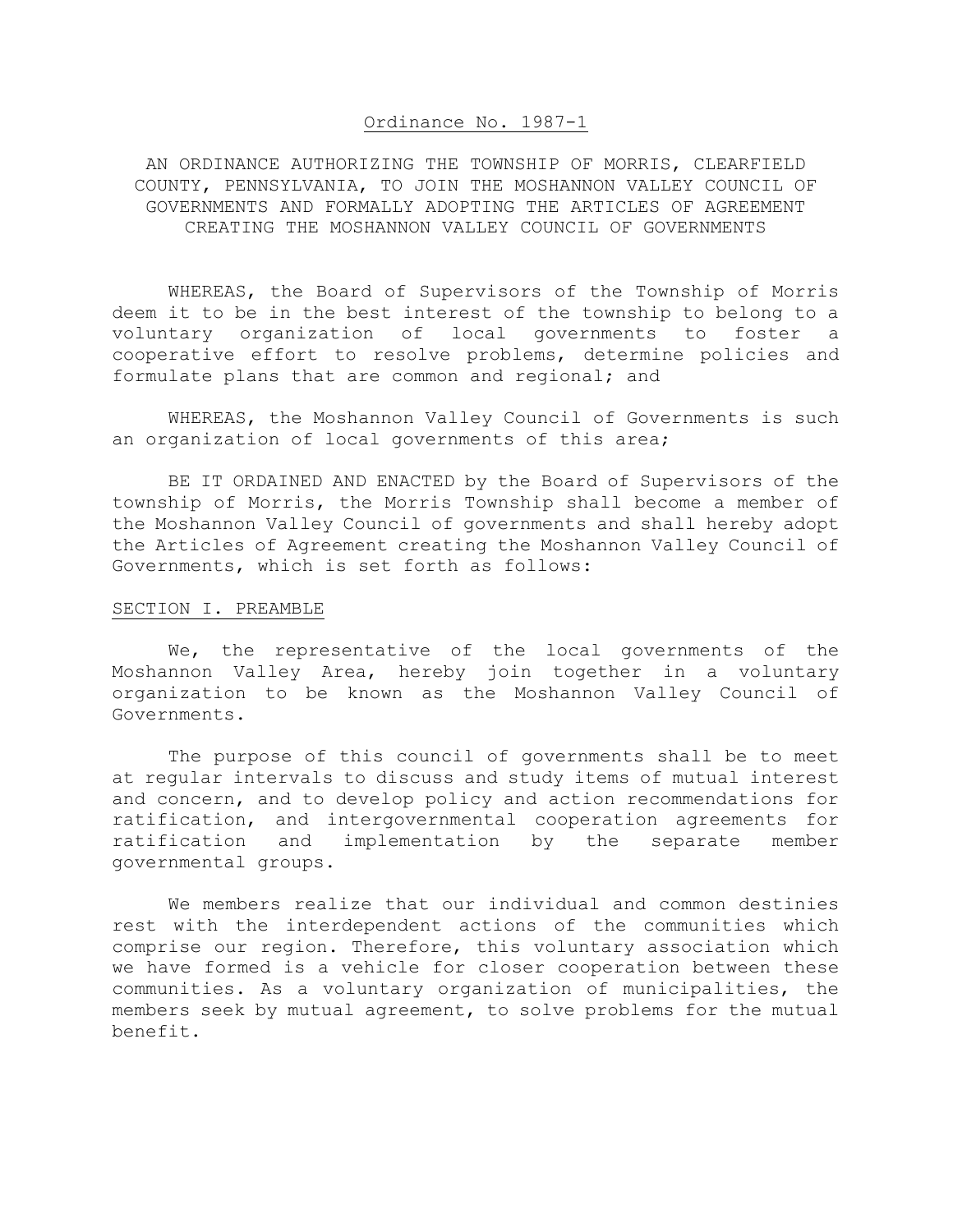Our goal is to retain and strengthen our locale which combining our total resources for regional challenges which are beyond our individual capabilities.

 This agreement is for the purpose of forming a Council of Governments only. It will be necessary for participating municipalities to enter into separate joint agreements for the adoption of any service program.

#### SECTION II. PURPOSE

 The Moshannon Valley Council of Governments shall be voluntary organization of local governments to foster a cooperative effort of resolve problems, determine policies and formulate plans that are common and regional. The purpose of this organization are:

- a. To serve as a mutual forum to identify, discuss study and bring into focus mutual problems and needs.
- b. To serve as a vehicle for the collection and exchange of information of mutual interest and concern.
- c. To provide a continuing organizational machinery to insure effective communication and coordination among municipalities and Federal, State and County agencies.
- d. To foster, develop and review policies, plans and principles for the growth, development, conservation and rehabilitation of Moshannon Valley.
- e. To facilitate agreements and cooperative action proposals among municipalities for specific projects and other interrelated developmental needs; and for the adoption of common policies, plans and action projects.
- f. To furnish general and technical aid to member municipalities as they direct or request to promote and accomplish approve agreements, policies and plans.
- g. To review and coordinate Federal, State and Local programs of importance to the membership of the Council of Governments

#### SECTION III. MEMBERSHIP

- A. Eligibility: Membership shall be open to all municipalities who wish to participate. Such municipalities are those that have executed this agreement as set forth in Article XIII hereafter.
- B. Admission: To become member municipalities shall formally enter into Articles of Agreement creating the Moshannon Valley Council of Governments pursuant to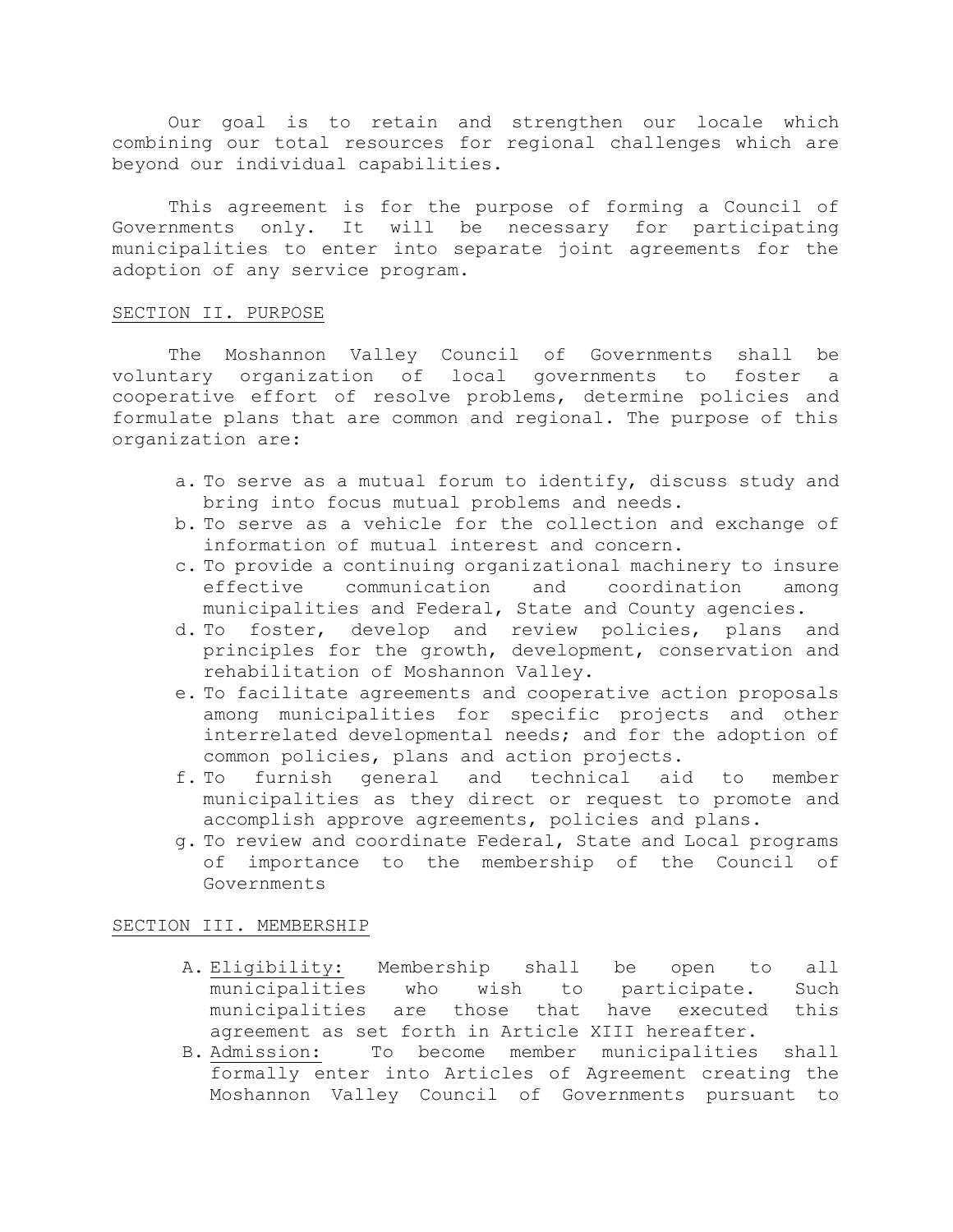action of said municipalities by ordinance of the governing body and shall comply with requirements concerning financial contributions. New members shall adopt such ordinance and financial contributions. New members shall adopt such ordinance and submit the same to the Council of Governments for recognition and admission to membership.

- C. Representation: Each member municipality shall be officially represented by one (1) duly elected official and two (2) citizen members.
- D. Withdrawal: A member municipality may withdraw from such membership when its local governments legislative body signifies its intention to withdraw by ordinance. Said ordinance shall be forwarded in writing to the Council. A sixty (60) day notice of such action shall be required. (Before such a withdrawal shall become effective, a sixtyday period must lapse before the ordinance shall take effect.) Withdrawal by the municipality from the Moshannon Valley Council of Governments shall in no way serve to void or lessen any legal or financial obligation incurred by the municipality while a member of the Moshannon Valley Council of Governments.
- E. Participation: All participation is to be voluntary. Any member municipality is eligible to participate in any special feasibility study or action report or project, provided such municipality approves its participation by appropriate action of its governing body. Copy thereof is to be filled with the General Council. Any member municipality is eligible to participate in any regional service program, provided that the governing body of that municipality approves its participation.
- F. Dues: The annual dues shall not be less than One Hundred (\$100.00) Dollars, nor more than Two Hundred (\$200.00) Dollars per member municipality. Dues to be used to defray annual operating costs.
	- i. Special Projects Budget: Service fees, capital costs or other charges incurred in the undertaking of a special study, project or program, shall be divided among participating members in a manner recommended and passed by the General Council.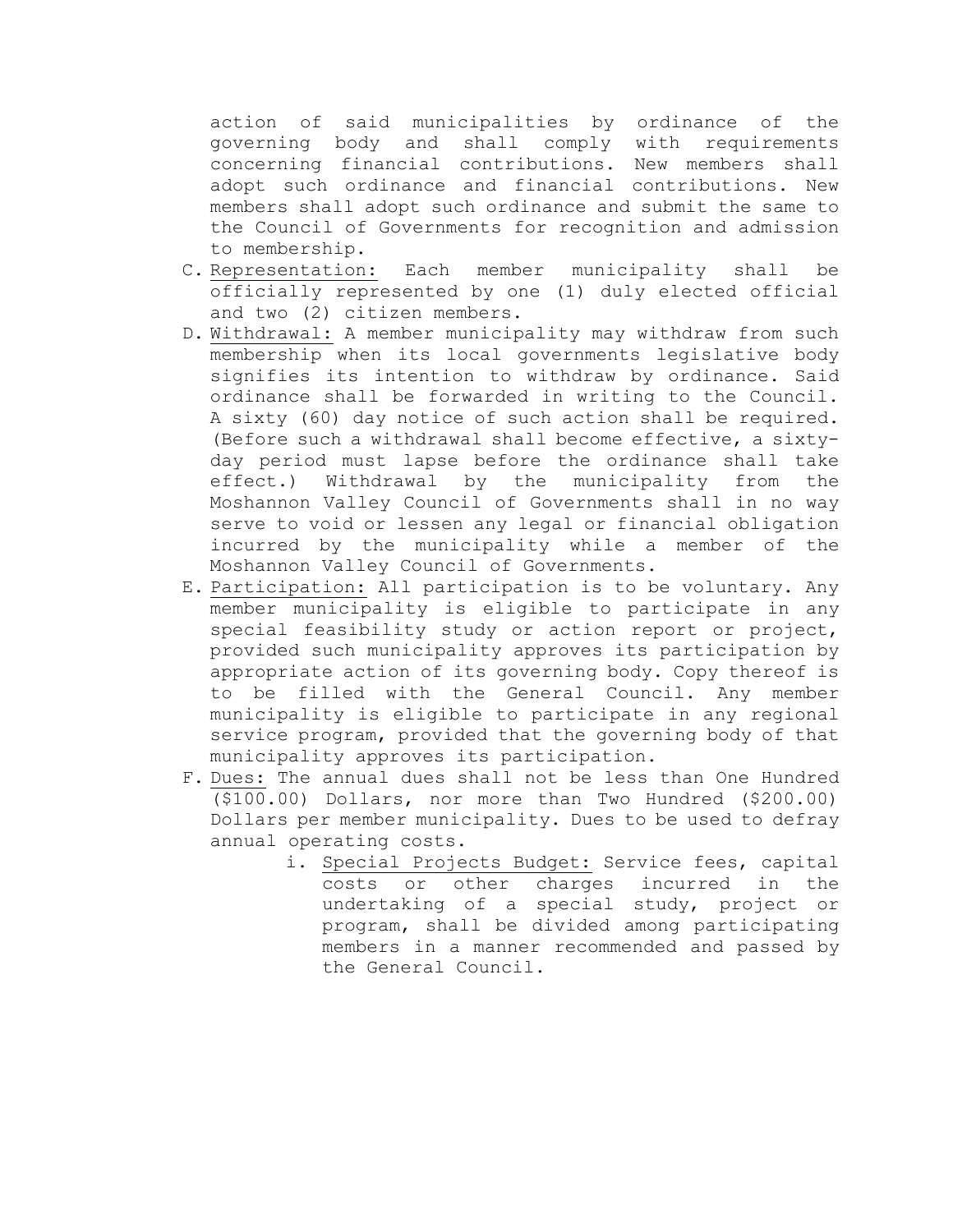## SECTION IV. POLICY BODY

 The Moshannon Valley Council of Governments shall have one policy body – A GENERAL COUNCIL

- A. GENERAL COUNCIL
	- 1. The General Council shall be the policy body of the Moshannon Valley Council of Governments
	- 2. Voting: Each member municipality will have one vote on the General Council, to be cast by duly elected official.
	- 3. Quorum: A quorum of the General Council shall consist of a simple majority of the total voting membership.
	- 4. Meetings:
		- A. General: General meetings are to be held monthly on a date specified by the General Council.
		- B. Special: The General Council is required to meet upon the call of its President or by petition of any two (2) voting municipalities of the General Council.
	- 5. Responsibilities: The responsibilities of the General Council Are:
		- A. To adopt the Council of Governments budget and membership dues schedule.
		- B. To adopt and amend by-laws.
		- C. To approve regional service programs.
		- D. To approve special feasibility studies.
		- E. To initiate action projects.
		- F. To initiate, advise and aid in the establishment of cooperative arrangements, including inter-local agreements among municipalities in the Region.
		- G. To propose, initiate or approve any study, policy discussion, plan or other council policy matters.
		- H. To resolve membership questions.
		- I. To make recommendations to any local governments or to other appropriate agencies or entities.
		- J. To propose amendments to intergovernmental agreements for ratification of members.
		- K. To elect annually a President, a Vice-President, and a Secretary/Treasurer.
		- L. To seek and accept contributions and grantsin-aid.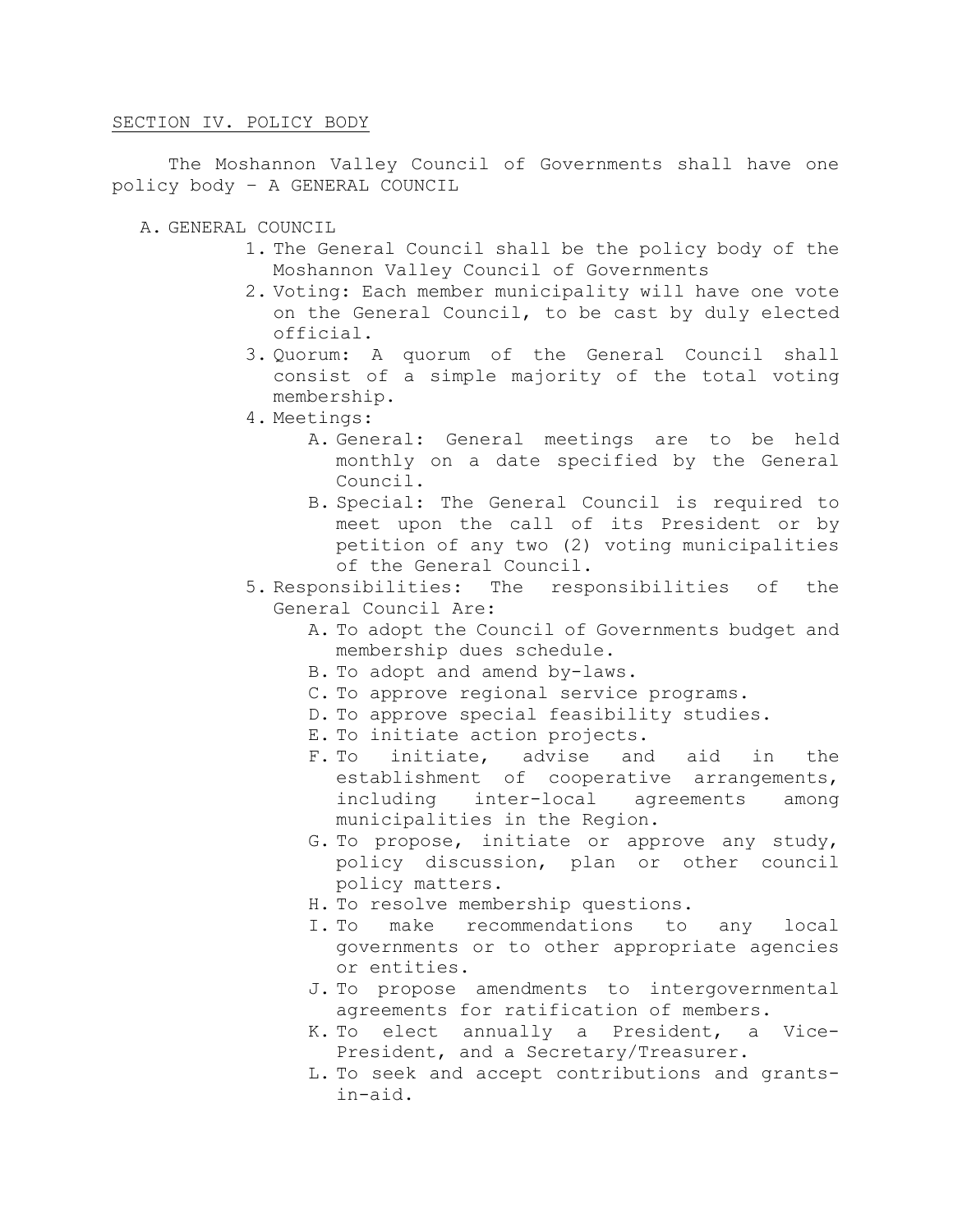#### SECTION VI. FINANCES

Funds, including membership dues, which accrue to the Moshannon Valley Council of Governments for use in furthering its aims and purposes shall be controlled, disbursed and accounted for in a manner prescribed and approved by the Council and general applicable laws.

# SECTION VII. AMENDMENTS

 Amendments to these by-laws may be recommended from time to time by a majority vote of the Council. However, no amendments to this agreement shall be effective until it has been approved by a majority of the member municipalities by resolution of its governing body.

# SECTION VIII. OFFICERS

 The Officers shall be President, Vice-President, and a Secretary/Treasurer. The officers shall be elected by the general Council for a one-year term at the annual election meeting. Officers who can no longer perform the duties of their office can be replaced by the General Council.

#### SECTION IX. DUTIES OF OFFICERS

- A. The President shall preside at all meetings, appoint committees and be responsible for the general operation of the organization with such other duties that are normally associated with the position of Chairman of a governing body.
- B. The Vice-President shall perform the duties of the President in his or her absence or disability. With additional duties as may be necessary and assigned from time to time.
- C. The Secretary/Treasurer shall keep the minutes of all meetings and submit them for approval. He or she shall prepare the agenda of all regular and special meetings under the direction of the President, provide notices of all meetings to council members, arrange proper and legal notice of all meetings and hearing, and to attend to the correspondence of the Council. At the conclusion of his or her term of office, the Secretary/Treasurer shall turn over to his or her successor all books, records and papers and all other data belonging to the Council.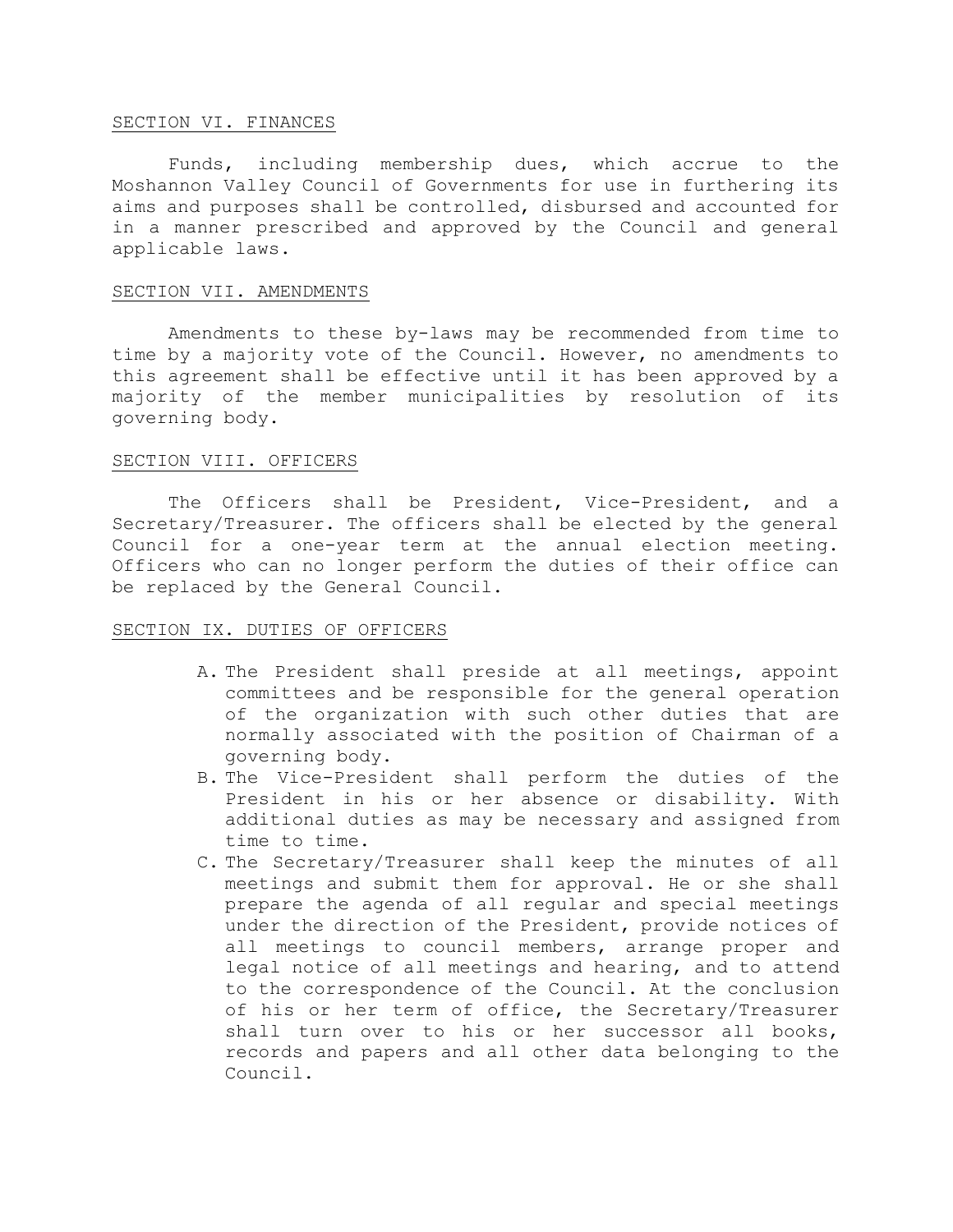#### SECTION X. COMMITTEES

 The President shall appoint committees as the General Council determines to be necessary.

## SECTION XI. ELECTION OF OFFICERS

- A. The annual organization meeting shall be held by the Council on a regular meeting date in a month decided by the Council.
- B. Nomination: The President shall appoint a nominating committee at a meeting previous to the meeting selected for the reorganization to present a slate of officers at the election meeting. Nominations may also be made from the floor at the annual organization thereafter by a roll call vote.
- C. A candidate receiving a majority vote of those present, providing there is a quorum present, shall be declared elected and shall serve on (1) year or until his successor shall take office.
- D. Vacancies in office shall be filled as soon as possible by regular election procedures. Also the General Council will have the authority to declare a vacancy if a voting member of the C.O.G. neglects or refuses to attend three (3) consecutive regular meetings unless, of course, detained by sickness or other necessary and justified absence.

# SECTION XII. ORDER AND BUSINESS

- A. The order of business at regular meeting shall be:
	- I. Roll Call- to ascertain the members of quorum.
	- II. Reading of the minutes of the previous meeting and action thereof.
	- III. Communication and bills and actions thereon.
		- IV. Reports on Officers and Committees.
		- V. Old Business
	- VI. New Business
	- VII. Adjournment
- B. A motion from the floor must be made and passed in order to dispense with any item on the agenda.

# SECTION XIII. RUELS OF ORDER

 Any matter pertaining to the operating of meetings and the procedure thereof shall be governed by the latest edition of Robert's Rules of Order.